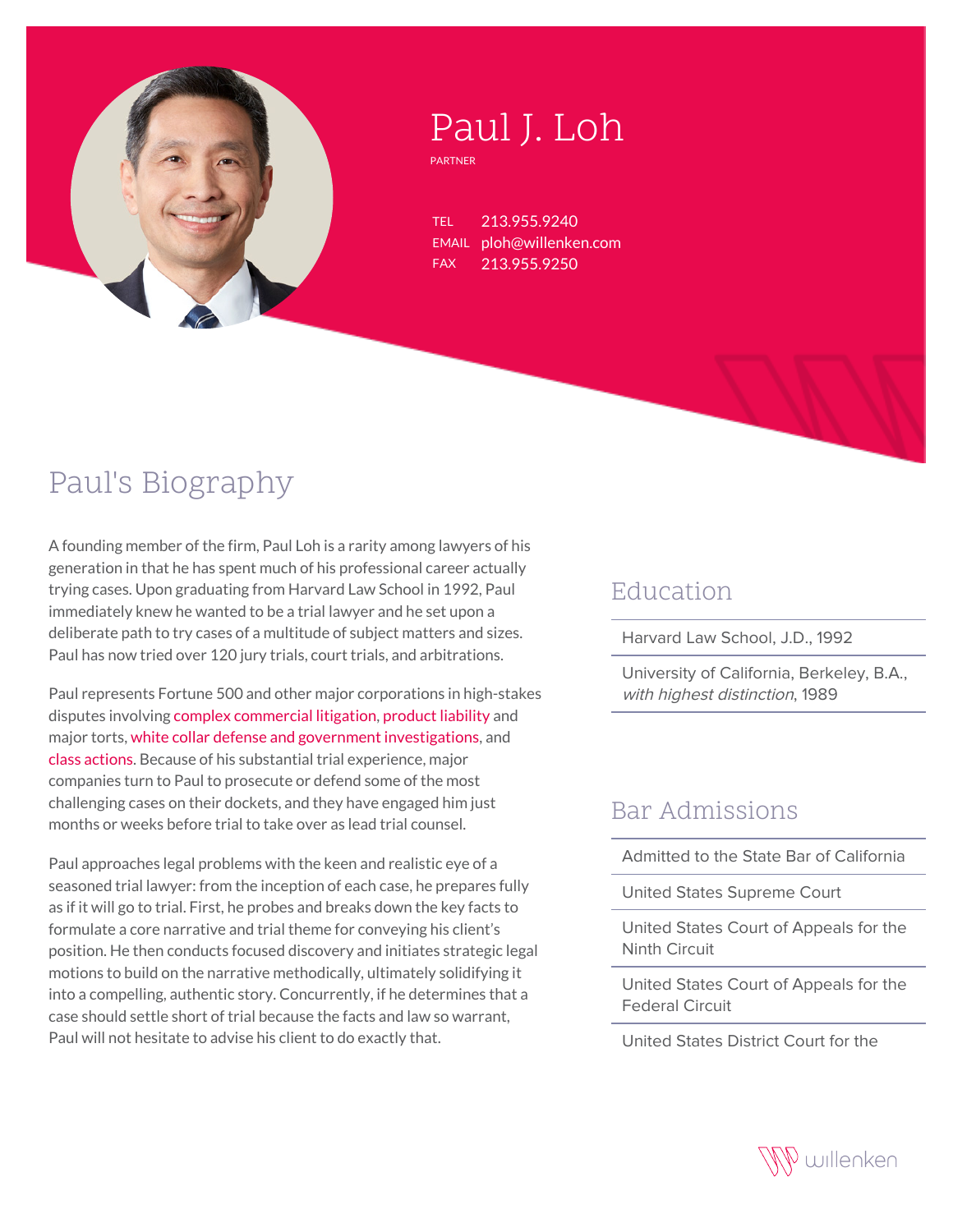Recognized as a "Top Rated Lawyer" by *[The American Lawyer](http://willenken.com/wp-content/uploads/2019/12/Paul-Loh-Top-Rated-Lawyer-American-Lawyer-2012.pdf)* and a "Local Litigation Star" by [Benchmark Litigation](https://www.benchmarklitigation.com/firms/willenken/fimlknxf#/lawyers), Paul has spent nearly 30 years honing his craft in civil and criminal litigation. He began his legal career as a criminal defense attorney, trying cases on behalf of individuals and corporations facing charges ranging from homicide to securities fraud and RICO. He then practiced commercial and criminal litigation at an Am Law 100 firm before leaving to form Willenken in 2002. Paul is a native Mandarin speaker and has defended both major Asian and American corporations in civil and criminal litigation matters.

As managing partner of Willenken, Paul enjoys working with and mentoring young and aspiring lawyers, both in the firm and the community. He is currently an instructor for the National Institute for Trial Advocacy (NITA), and he previously served as an instructor in trial advocacy at the University of Southern California Gould School of Law. Dedicated to ensuring fair and equal access to justice for all in his community, Paul volunteers his time and resources to [Neighborhood](https://www.nlsla.org/) [Legal Services of Los Angeles](https://www.nlsla.org/), for which he has served on its board since 2012.

#### Central District of California

United States District Court for the Northern District of California

United States District Court for the Southern District of California

United States District Court for the Eastern District of California

#### Practice Areas

Complex Commercial Litigation

Product Liability

Class Action Defense

Entertainment Litigation

Intellectual Property Litigation

Last Minute Trial Representation

White Collar Defense and Government Investigations

### Honors

- [Benchmark Litigation](https://www.benchmarklitigation.com/firms/willenken/fimlknxf#/lawyers), "Local Litigation Star" (2018-2022), "Benchmark California Star" (2019-2022)
- Los Angeles Business Journal, "[Leaders of Influence: Litigators & Trial](https://willenken.com/paul-loh-and-jason-wilson-recognized-as-2021-leaders-of-influence-litigators-trial-lawyers-by-los-angeles-business-journal/) [Lawyers"](https://willenken.com/paul-loh-and-jason-wilson-recognized-as-2021-leaders-of-influence-litigators-trial-lawyers-by-los-angeles-business-journal/) (2021), "Leaders of Influence: Minority Attorneys" [\(2021](https://www.cbjonline.com/a2labj/supplements/MinoritySUPP_20200125.pdf)–[2022](https://www.cbjonline.com/a2labj/supplements/LOI-MinorityAttys_20220124.pdf))
- *[The American Lawyer](http://willenken.com/wp-content/uploads/2019/12/Paul-Loh-Top-Rated-Lawyer-American-Lawyer-2012.pdf)*, "Top Rated Lawyer in White Collar Criminal Defense" (2012)
- *[Daily Journal](http://willenken.com/wp-content/uploads/2019/12/Daily-Journal-20-to-Watch-Under-40-Paul-Loh-Litigation-Lawyer.pdf)*, "Top 20 Under 40" (2007)
- [Super Lawyers](https://profiles.superlawyers.com/california/los-angeles/lawyer/paul-j-loh/f8364eef-f1cf-443f-90ff-b695ff4e5dea.html), "Super Lawyer" (2005-2010, 2020-2022) "Rising Star" (2004)
- [Litigation Counsel of America,](https://www.litcounsel.org/) The Trial Lawyer Honorary Society, Fellow
- [Multi-Million Dollar Advocates Forum](https://www.milliondollaradvocates.com/MEMBER-LIST-REFERRAL-DIRECTORY), Member

## Winning Matters

- [Willenken Wins Critical Liability Phase of High-Profile Lupron Supply](https://willenken.com/winning-matters/willenken-wins-critical-liability-phase-of-high-profile-lupron-supply-shortage-trial-in-delaware-chancery-court/) [Shortage Trial in Delaware Chancery Court](https://willenken.com/winning-matters/willenken-wins-critical-liability-phase-of-high-profile-lupron-supply-shortage-trial-in-delaware-chancery-court/)
- [Willenken Secures Full Dismissal of Telecommunications Lawsuit](https://willenken.com/winning-matters/winning-matters-willenken-secures-full-dismissal-of-telecommunications-lawsuit/)
- [Firm Obtains Seven-Figure Breach of Contract Settlement on Behalf](https://willenken.com/winning-matters/firm-obtains-seven-figure-breach-of-contract-settlement-on-behalf-of-national-retailer/)





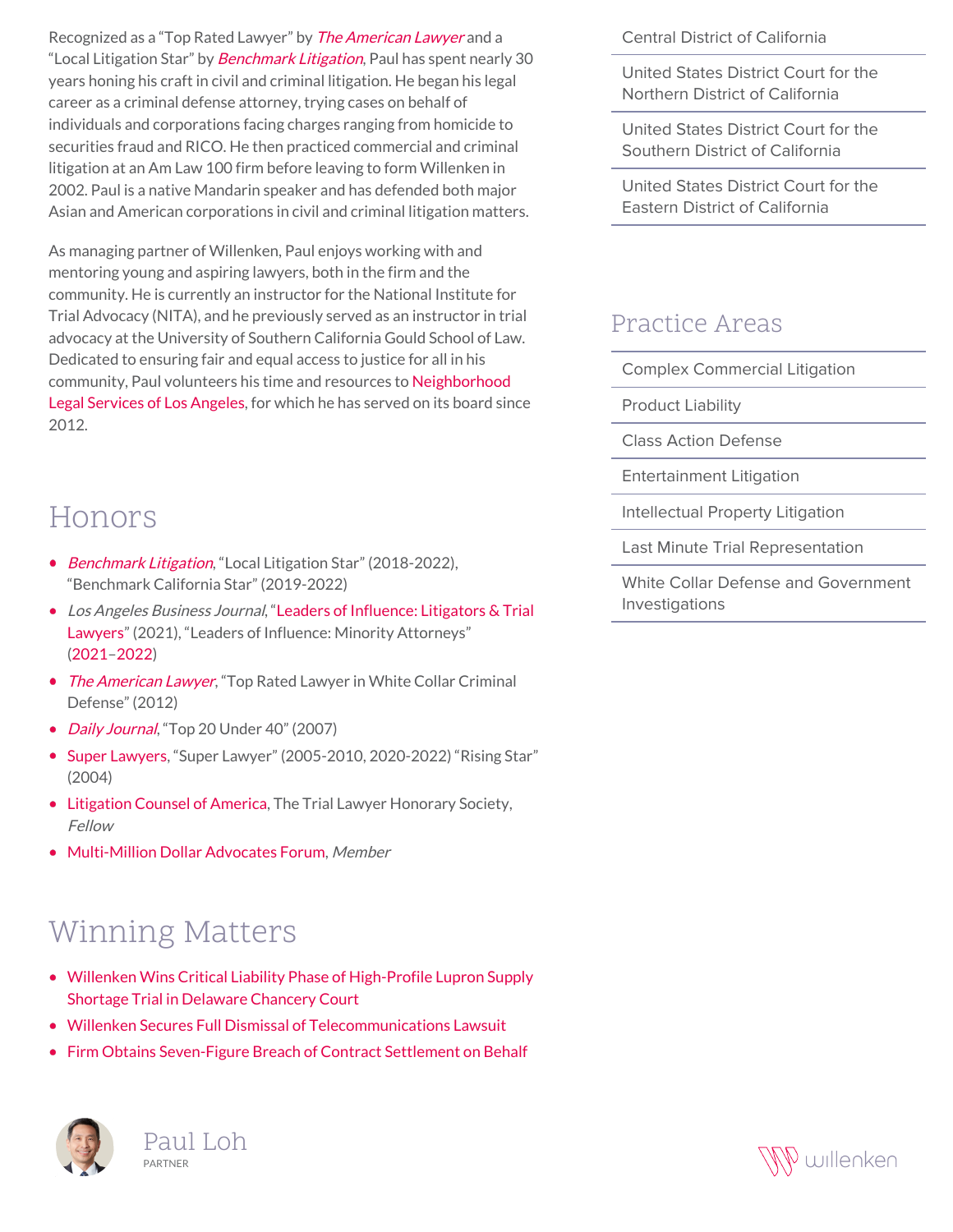## Cases

The following is a representative sample of Paul's casework:

- [Abbvie Endocrine, Inc. v. Takeda Pharmaceutical Company](https://willenken.com/winning-matters/willenken-wins-critical-liability-phase-of-high-profile-lupron-supply-shortage-trial-in-delaware-chancery-court/). Lead trial counsel for AbbVie in a high-stakes breach of contract case brought before the Delaware Chancery Court against Takeda Pharmaceutical Company for failing to supply AbbVie's requirements for Lupron, the leading androgen deprivation therapy for the treatment of advanced prostate cancer, uterine fibroids, endometriosis, and precocious puberty. The matter arose out of serious quality deficiencies identified by the FDA at one of Takeda's Japanese manufacturing facilities, which led to supply disruptions and a world-wide Lupron shortage. This is a closely-watched case recognized by the pharmaceutical industry as "one of the five big healthcare lawsuits" of the year. Drawing on his immense trial experience, Paul led the Willenken team in preparing and bringing phase one of the case to trial on an intensive, expedited schedule, and presented a compelling case which led the Court to rule that Takeda is liable for multiple breaches of the parties' supply agreement. The case is now proceeding to a phase two trial on damages.
- [Acumen Communications, Inc., et al. v. City of Covina et al](http://willenken.com/cases/acumen-communications-inc-et-al-v-city-of-covina-et-al/). Defended Motorola Solutions in a business interference and bid-rigging suit concerning the provision of emergency response telecommunications systems to Southern California municipalities. With team, obtained a complete dismissal of the action on motion to dismiss based on preemption by the Federal Telecommunications Act and for failure to state a claim for collusive conduct.
- [Nation's Largest Investor-Owned Utility v. World's Largest](http://willenken.com/cases/nations-largest-investor-owned-utility-v-worlds-largest-polyethylene-pipe-manufacturer/) [Polyethylene Pipe Manufacturer](http://willenken.com/cases/nations-largest-investor-owned-utility-v-worlds-largest-polyethylene-pipe-manufacturer/). On behalf of two prominent energy utilities, prosecuted a large-scale breach of contract, breach of warranty, and fraud action against a major vendor for the supply of defective products and systems. After defeating defendant's anti-SLAPP motion, seized the momentum and obtained a highly favorable confidential settlement which netted nearly 100% recovery on compensatory damages for the clients.
- [International Staffing Firm v. Leading Contract Manufacturer](http://willenken.com/cases/international-staffing-firm-v-leading-contract-manufacturer/). On behalf of the world's leading electronics component contract manufacturer, successfully counterclaimed against an international staffing firm for fraud and, one week before trial, procured a dismissal of the entire affirmative complaint and a public apology press release from the plaintiff.

• [Individuals v. Nation's Largest Supplier of Business Products and](http://willenken.com/cases/international-staffing-firm-v-leading-electronics-manufacturer/)



Paul Loh PARTNER

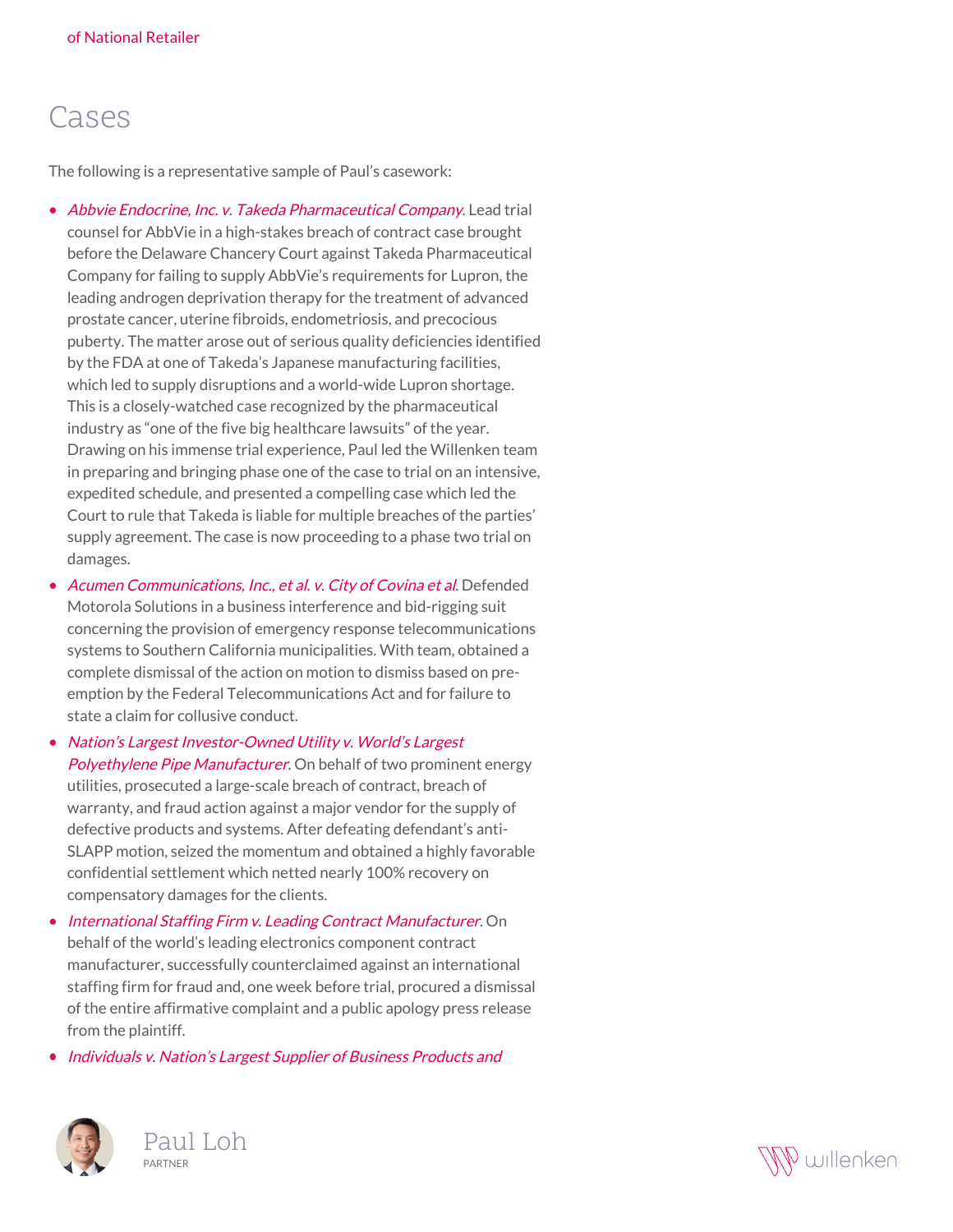[Management Systems](http://willenken.com/cases/international-staffing-firm-v-leading-electronics-manufacturer/). Defended the nation's largest supplier of business products and management systems in a putative nationwide class action alleging unlawful delivery and service charges in violation of the consumer protection statutes of 34 states, including California. Plaintiffs sought restitution of \$1 billion in ill-gotten profits. While the plaintiffs' motion for class certification was pending, Paul and his team's intensive investigation uncovered key impeachment evidence against the named plaintiffs. Paul leveraged these key revelations into a highly favorable, confidential individual settlement for the client, and then worked closely with the client to modify business practices to prevent or minimize the risks of future class action claims.

[California Attorney General's Office v. National Solar System](http://willenken.com/cases/california-attorney-generals-office-v-national-solar-system-provider/)  $\bullet$ [Provider](http://willenken.com/cases/california-attorney-generals-office-v-national-solar-system-provider/). Defended and favorably resolved 10 administrative enforcement proceedings brought by the California Attorney General's Office charging one of the nation's largest solar systems providers with contracting license violations in connection with the financing and lease of residential solar energy equipment and systems.

### Clients

The following is a representative sample of Paul's clients:

- AbbVie Inc.
- The Procter & Gamble Company
- Motorola Solutions
- SunPower Corporation
- Southern California Gas Company
- Deluxe Corporation
- Progressive Insurance
- Walmart
- Southern California Edison
- San Diego Gas and Electric Company
- Pacific Gas & Electric Company
- The Prudential Insurance Company
- T-Mobile USA
- Foxconn International, Inc.
- Givaudan



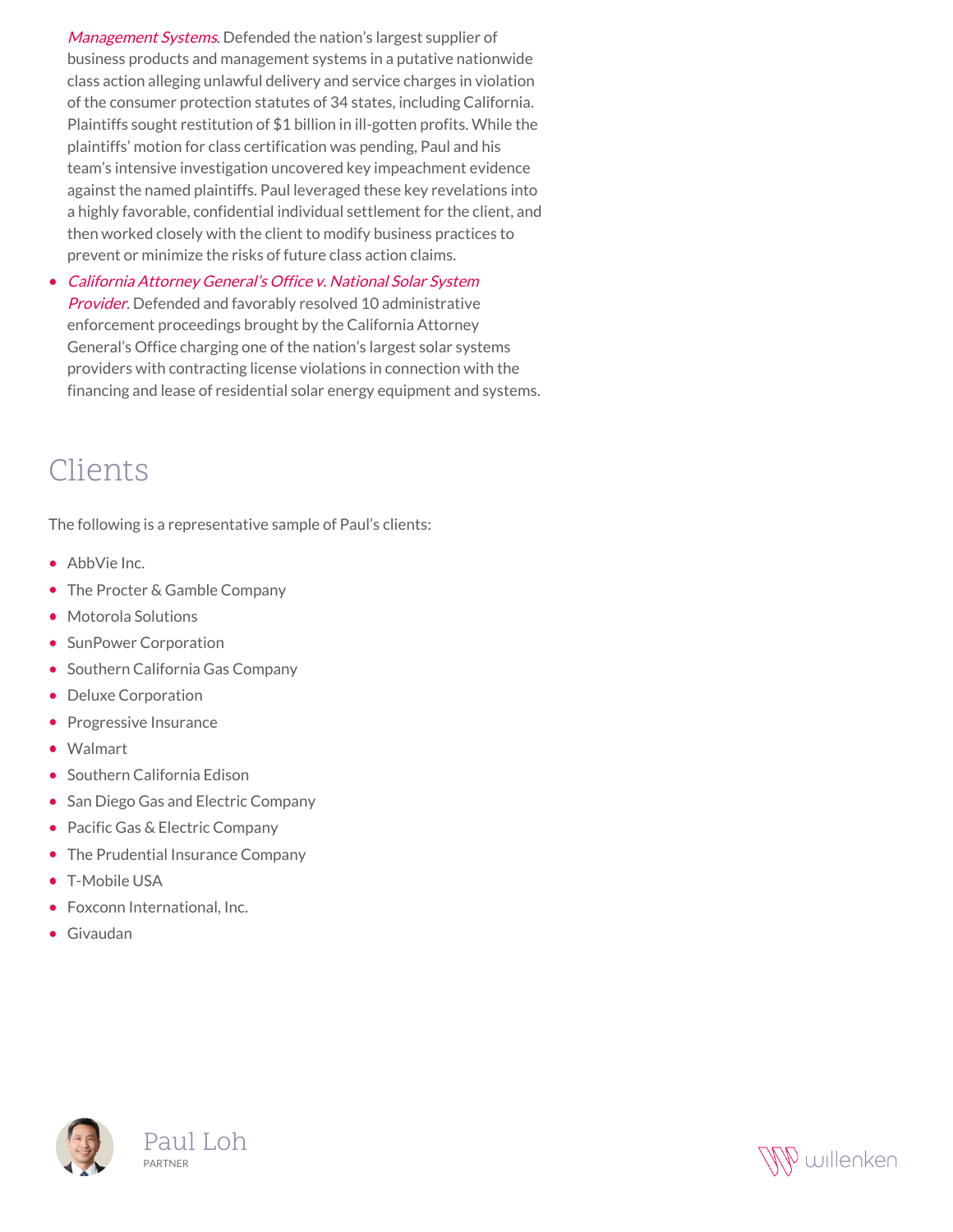## Speaking Engagements

- Co-Presenter, "What Every In-House Counsel Needs to Know About Delaware Law," [ACC Washington Chapter Summit](https://www.accwsummit.com/) (September 23, 2021)
- Co-Presenter, "Defying Convention: Unconventional Terms to Manage Litigation Risk," [ACC Chicago Chapter Summit](https://chicagowebsite.wixsite.com/summit2021) (September 1, 2021)
- Co-Presenter, "Important Lessons that Every Lawyer (Including Transactional Lawyers) Can Learn From Perry Mason," [ACC SW Ohio](https://www.acc.com/education-events/2021/important-lessons-every-lawyer-including-transactional-lawyers-can-learn) [Chapter CLE Presentation](https://www.acc.com/education-events/2021/important-lessons-every-lawyer-including-transactional-lawyers-can-learn) (June 10, 2021)
- Co-Presenter, "Defying Convention: Unconventional Terms to Manage Litigation," [NAPABA Webinar](https://willenken.com/alerts/webinar-defying-convention-unconventional-terms-to-manage-litigation/) (December 10, 2019)
- Panelist, "Improving Your Odds: How to Avoid Consumer Litigation and Class Actions and Position Your Case for a Better Outcome When You're Sued," [ACC Southwest Ohio Chapter CLE Presentation](http://willenken.com/event/improving-your-odds-how-to-avoid-consumer-litigation-and-class-actions-and-position-your-case-for-a-better-outcome-when-youre-sued/) (October 17, 2019)
- Panelist, "Ratatouille Hold the Rat (Crisis Management for Customer-Focused Business and the Lawyer's Role)," [NAMWOLF](http://willenken.com/event/namwolf-annual-meeting/) [Annual Meeting & Law Firm Expo](http://willenken.com/event/namwolf-annual-meeting/) (September 23, 2019)
- Panelist, "Primer for Successful Litigation Management: How Experienced Trial Counsel Can Help Your Company Obtain an Optimal and Efficient Outcome Without Going to Trial," [ACC](http://willenken.com/event/primer-for-successful-litigation-management/) [Minnesota Chapter CLE Lunch and Learn](http://willenken.com/event/primer-for-successful-litigation-management/) (August 21, 2019)
- Panelist, "Primer for Successful Litigation Management: 10 Ways Experienced Trial Counsel Can Help Your Company Obtain an Optimal and Efficient Settlement Without Going to Trial," [ACC](http://willenken.com/event/acc-southwest-ohio-primer-for-successful-litigation-management/) [Southwest Ohio Chapter CLE Presentation](http://willenken.com/event/acc-southwest-ohio-primer-for-successful-litigation-management/) (September 13, 2018)
- Moderator, "The In-House Counsel's Class Action Defense Checklist," ACC Minnesota Chapter CLE Lunch and Learn (June 7, 2018)
- Panelist, "Brave New World in IP: New Litigation Tactics in Light of Recent U.S. Supreme Court Decisions," [ACC Southwest Ohio Chapter](http://willenken.com/event/acc-southwest-ohio-a-brave-new-world-in-ip/) [CLE Presentation](http://willenken.com/event/acc-southwest-ohio-a-brave-new-world-in-ip/) (September 25, 2017)
- Panelist, "Technology and the Trial," MCCA Global TEC Forum (October 7, 2016)
- Presenter, "In-House Counsel's Checklist for Trial Success: 7 Key Issues to Raise with Outside Counsel," ACC Southwest Ohio Chapter CLE Presentation (December 9, 2015)
- Presenter, "Sharks Rule the Ocean and Courtroom: What These Killers Can Teach Us About Trial Tactics," ACC South Florida Chapter CLE Presentation (October 9, 2015)
- Panelist, "Get Smart: The DOJ Re-Writes its FCPA Screenplay," NAMWOLF 2015 Annual Meeting (September 17, 2015)
- Panelist, "Risk Management: Top 10 Ways to Avoid Heartbreak in